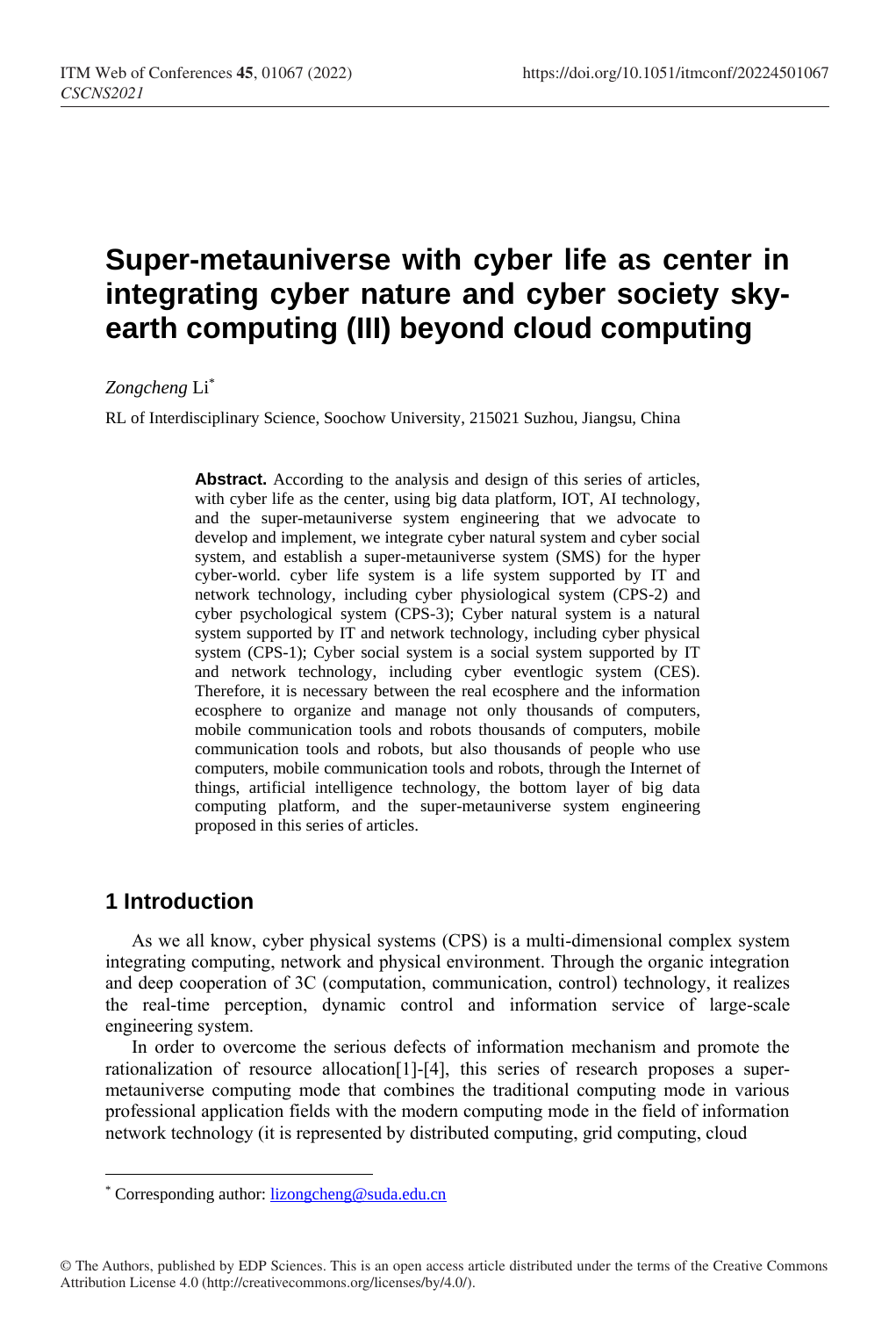computing and cluster), which can be called "sky-earth computing". Here, "sky" (or heaven) metaphors the information world in the field of digital network technology, and "Earth" metaphors the real world in various professional application fields.

Now, inthe analysis and design of this series, taking cyberlife as the center, using big data platform, IOT, AI technology, and the sky-arth computing system engineering that we advocate to develop and implement, we can integrate cybernatural system and cybersocial system into one, to establish a super metauniverse system (SMS) for the hyper cyber-world. Cyber life system is a life system supported by IT and network technology, including cyber-physiologic system (CPS-2) and cyber-psychologic system (CPS-3); Cybernatural system is a natural system supported by IT and network technology, including cyber physical system (CPS-1); Cybersocial system is a social system supported by IT and network technology, including cyber-eventlogic system (CES) [5]-[8].

The sky-earth computing proposed in this series of papers is first the intelligent integrated computing to combine natural intelligent computings with artificial intelligent comptings, secondly the sky-earth computing to combine the actual world computing with the information world computing, and finally the interconnection computing of everything to combine the actual ecosphere with the information ecosphere. Through sensor technology, Internet of Things (IOT) technology and Internet of everything (IOE), supermetauniverse system engineering proposed in this series links natural intelligent system with artificial intelligent system to form intelligent integrated system, combines actual world system with information world system to form a composite world system, and connects actual ecosphere with information ecosphere to form the interconnected ecosphere of everything.

#### **2 Integration of multi-process with cyber life as center**

Under the analysis and design of this series, the ecosystem of a life is defined as an interaction system which takes a life as the center and is formed by all the factors that have direct and indirect connection with the life through the complex relationship structure. Under such a definition, every higher life has its own ecosystem. All the factors that have direct and indirect relationship with a user form an interconnected ecosystem through various relationships. In the figure, the dark gray circle represents a user, the light gray circle represents factors with direct relationship, and the white circle represents factors with indirect relationship.

In fact, the boundary of each ecosphere is often irregular, and the boundary of highly complex all-interconnected ecosphere is especially mixed, unclear and irregular. As shown in Figure 1, there is an ecosphere with irregular, indistinct and non-simple boundaries. The ecosphere includes complex multi-physical, multi-physiological, multi-information, multipsychological and multi-social connections. Here, the arrow line has great limitations. It can only represent the distance and direction in time and space, but it can not represent the multi-links between the center (advanced intelligent life, such as users) and the influencing factors at each time and space point.

For us, the whole world is actually an extremely complex multi-level system, including: actual world - phenomenal world - image world - simulated world - virtual world.

For the all-interconnected ecosphere supported by network technology, a cybertech user is a center of intelligent fusion. He is not only the center of cyber physic system, but also the center of cyber physiologic system; It is not only the center of cyber psychologic system, but also the center of cyber eventlogic system. With cybertech users as the center, cyber physical system and its processes, cyber physiological system and its processes, cyber psychological system and its processes, and cyber eventlogic system (CES) and its processes are integraed into one, to form a super metauniverse system.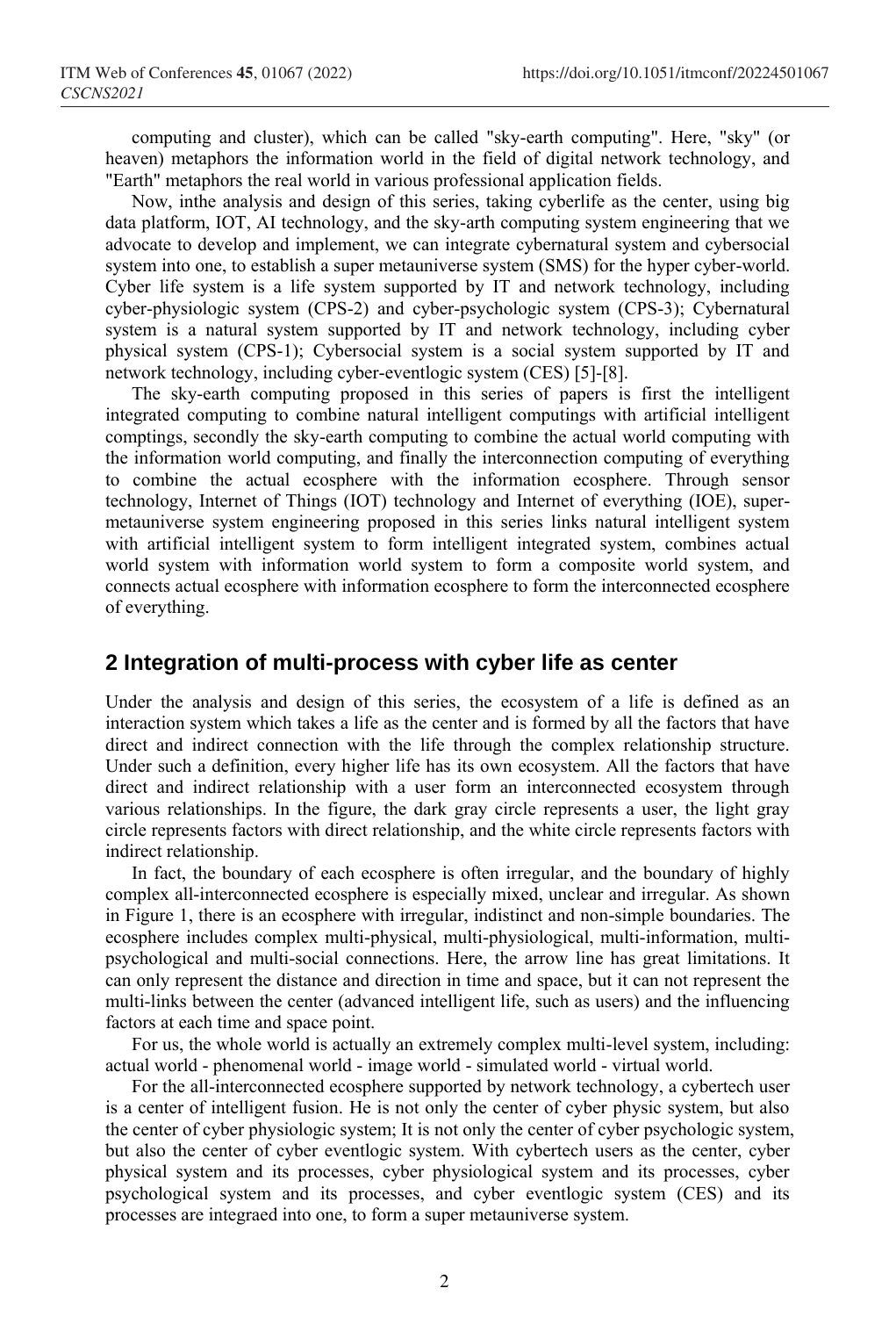



By the analysis and design of this series, with the support of IT and network technology, a super metauniverse system, as the ecosphere in Internet of everything, can be developed and constructed into a a new system with cybertech users as its center, integrating cyber physical system (CPS-1) and its processes with cyber physiological system (CPS-2) and its processes, cyber psychological system (CPS-3) and its processes, and cyber eventlogic system (CES) and its processes, as shown in Figure 2.

The sky-earth interface system and its channels enable users (individuals, organizations, and Society) to work with multi-channel programs in the physical world, the information world and the psychological world at the same time in their own world. The operation program of each channel runs in the user's own sky-earth channel, that is, in the graphics on the display screen. Most of the sky-earth channel systems allow channels to overlap, and provide users with standard operations to run, such as moving and changing the size of the visual gate, sending the visual gate to the foreground and background, or expanding or narrowing a sky-earth channel. The sky-earth channel interface system should have the network permeability ability of the interconnection of all things, and allow users to run the channel graphics application program on the remote machine.

Sky-earth fusion system (SEF) is a world system supported by sky-earth computing technology, which can be regarded as super metauniverse systems (SMS), that is to say, a fusion of cyber physical system (CPS-1), cyber physiological system (CPS-2) and cyber psychological system (CPS-3), cyber eventlogic system (CES), etc.

It is a multi-dimensional complex system that uses sky-earth computing technology and its system engineering to combine computing, network and world environment (including physical environment, physiological environment, psychological environment and eventlogic environment). Through the organic integration and deep cooperation of 3C (computation, communication and control) technology, it can realize the real-time perception, dynamic control and information service of large-scale engineering system in complex society. SMS based on sky-earth computing can carry out the integrated design of computing, communication with physical system, physiological system, psychological system and reasoning system, and realize the integration of various related systems, processes and elements more reliably, efficiently and cooperatively. Therefore, it has an important and wide application prospect.

By using sensor network technology, Internet of things technology, electronic virtual technology and other fusion technologies, through the screens on computers, mobile communication devices (including mobile phones), electronic worktables, etc, we can establish a interface system of sky-earth computing between the information world and the real world: establish a visual sky-earth gate to open the door to all kinds of world at all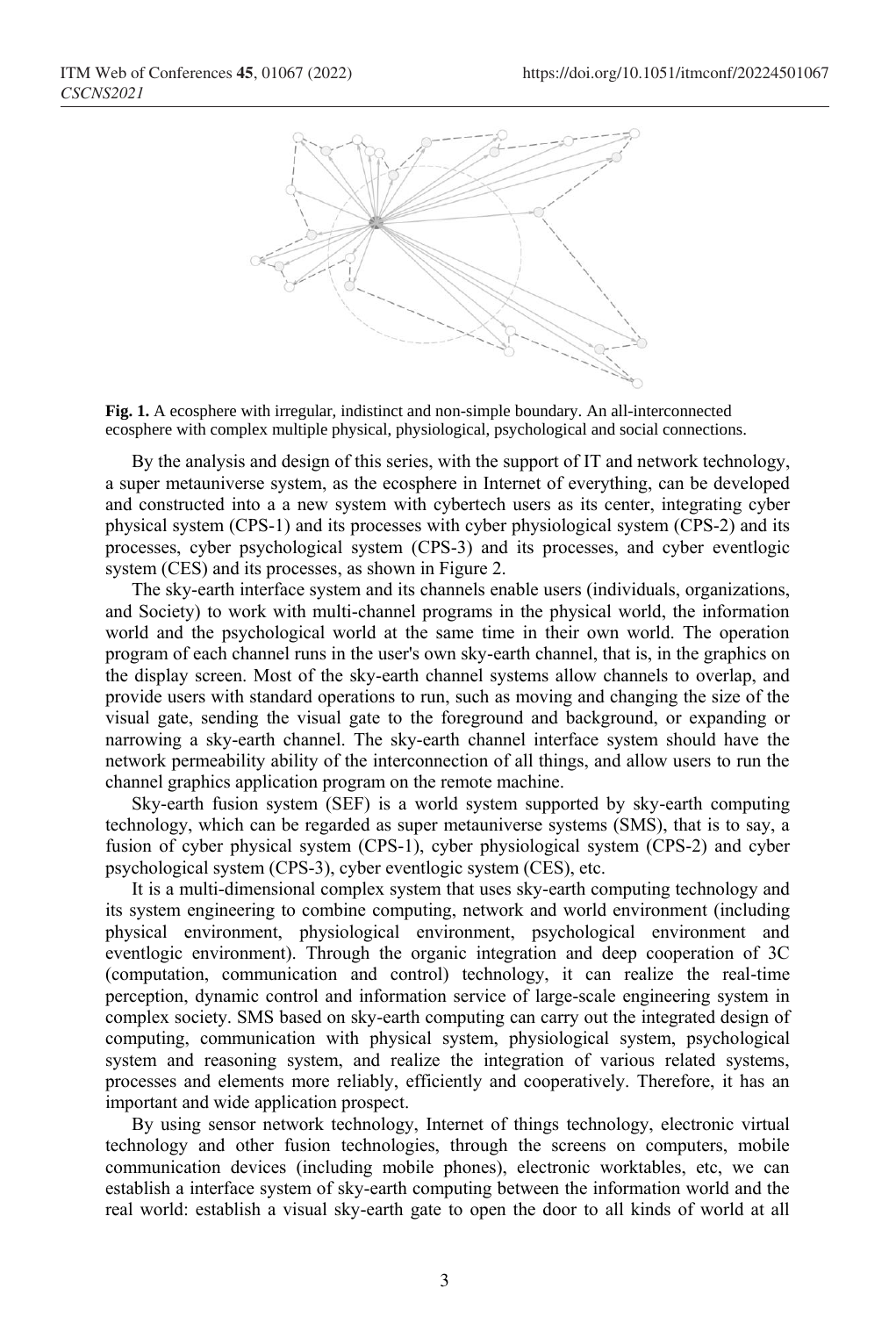levels for the society, regions, departments, institutions, organizations, enterprises, associations and individuals; and establish the visual sky-earth channel to provide channels to all kinds of world at all levels for society, regions, departments, institutions, organizations, enterprises, associations and individuals; and then establish the visual skyearth space to divide the boundaries, fields, blocks and circles of all kinds of world at all levels for society, regions, departments, institutions, organizations, enterprises, associations and individuals<sup>[9]-[11]</sup>.



**Fig. 2.** Super metauniverse system which comes down to super-metauniverse system engineering.

## **3 Super-metauniverse system based on sky-earth computing**

With the support of IT and modern network technology, the development of supermetauniverse system engineering requires that we should and must take varous cyber technology users at all levels as the center, and face varous interconnected ecosystems at all levels in Internet of everythign<sup>[12][13]</sup>.

In fact, as the center of various ecosphere system at all levels in Internet of everything, the goals, perception, supply-demand of various cybertech users at all levels are very complex and constantly changing with the change of time and space [13]-[16]; The power, value and benefit of various cybertech users at all levels are also very complex and constantly changing with the change of time and space; Events, scenes and ecology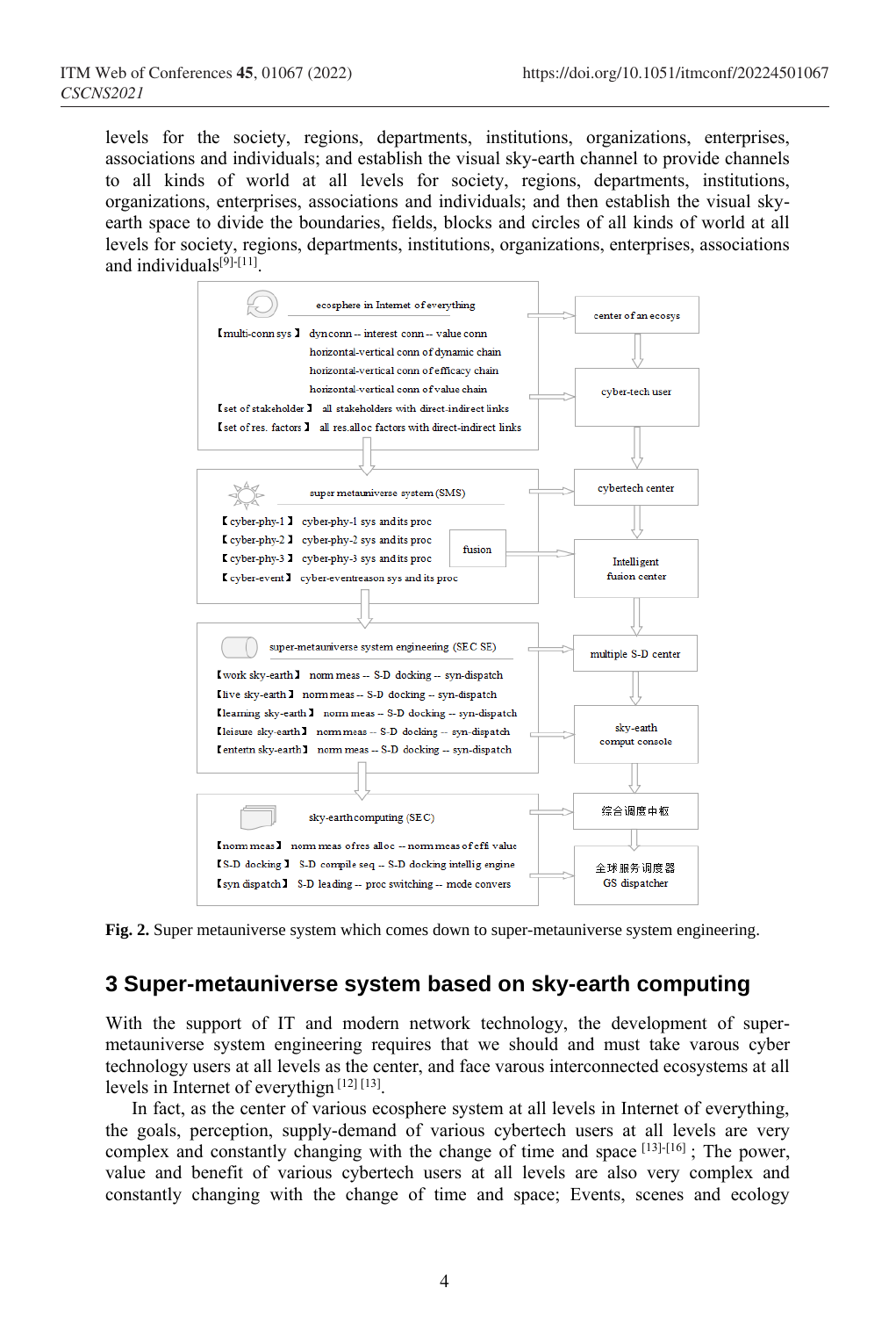experienced by various cybertech users at all levels are especially complex and constantly changing with the change of time and space.

With the complexity changes of cybertech users (as the center of their own ecosphere in Internet of everything), such as movement, change, growth and evolution, the target system of cybertech users will also undergo corresponding complexity alteration such as transformation, change, derivation, deduction, and others.

With the support of IT and modern network technology, we should take various cyber tech users at all levels and carry out super-metauniverse system engineering for various ecospheres at all levels in Internet of everything. This requires that we should and must first turn to the center of various ecospheres at all levels in Internet of everything. Around the user's target system we study the perception system of each cybertech user; around the user's perception system, we study the supply-demand system of the user; around the supply-demand system of the user, we studie the complex ecological connection of the user (the horizontal-vertical connection of dynamic chain, the horizontal-vertical connection of value chain, and the horizontal-vertical connection of interest chain); around the event distribution, scene system and ecological system of the user, we study the unified norm measurement system, the supply-demand docking intelligent system and the synergic dispatching center for the user; around the measurement system, docking system and dispatching center for users, we study the organization system, control system and service system for the user.

As shown in Figure 3: As a unity of computing process, physical process, physiological process, psychological process and eventlogic process, the super metauniverse systems (SMS) based on sky-earth computing is an advanced intelligent system integrating computing, communication and control into one. The super metauniverse system realizes the interaction between the digital information technology process and the real world process through the human-computer interaction interface. It uses the network space to operate a sky-earth fusional ecosphere in a remote, reliable, real-time, safe and cooperative way.

Here, there is a complex ecological chain in Internet of everything :

Firstly, in the multi-environments including physical, physiologic, psychologic and eventlogic environments, there are multi-processes including physical, physiologic, psychologic and eventlogic processes, thus forming multi-informations including physical, physiological, psychological and eventlogic informations;

Secondly, it is necessary to set up multi-sensors including physical, physiological, psychological and eventlogic sensors for cybertech users, who are the center of the ecosphere in Internet of everything, so as to obtain multi-data including physical, physiological, psychological and eventlogic data;

Thirdly, for multi-processes, multi-information and multi-data, it is necessary to set up a synthetic server in advanced intelligent comprehensive processing, so as to carry out resource combination, make task allocation and realize the whole process service. Therefore, it is necessary to set up multi-end devices including physical, physiologic, psychological and logical end devices, so as to facilitate data transmission;

Fourthly, on the basis of intelligent comprehensive processing, network services are carried out to feed back the results of data analysis, so the visual interface is presented to customers through the client.

Under the analysis and design of this series, the super metauniverse system (SMS / SEC) based on sky-earth computing includes the ubiquitous system engineering in the future, such as environment perception, embedded computing, network communication and network control, so that the physical system, physiological system, psychological system and eventlogic system have the functions of computing, communication, precise control, remote cooperation and autonomy. It focuses on the close integration and coordination of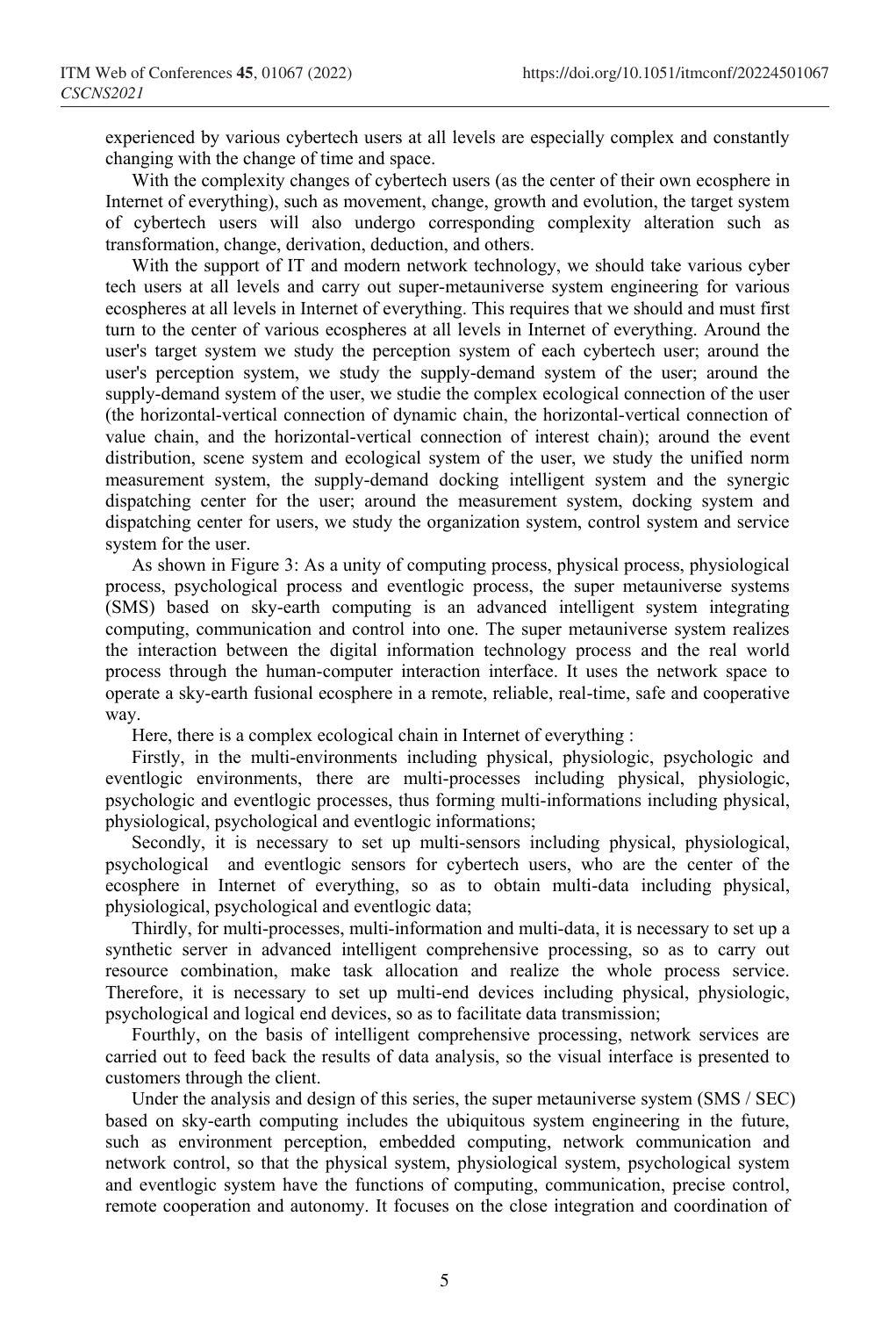computing resources with physical resources, physiological resources, psychological resources and eventlogic resources. It is mainly used in intelligent systems of various application scenarios, such as device interconnection, IOT sensing, smart home, robot, intelligent navigation, etc.





For the super metauniverse system supported by IT, network technology and supermetauniverse system engineering, this series of research proposes to develop, design and build an architecture of six layer. As shown in Figure 4: this system includes life layer (psychological layer and physiological layer), physical layer, social layer (eventlogic layer), network layer, application layer and environment layer.

The multi-sensing layer consists of multi-sensors, multi-controllers and multi-collectors. Multi-sensors include physical sensor, physiologic sensor, psychological sensor and eventlogical sensor; multi-controllers include physical controller, physiological controller, psychological controller and evebtlogical controller; multi-collectors include physical collector, physiological collector, psychological collector and eventlogical collector.

In the complex multi-environment, especially in the multi-environment with IT and modern network technology, there are complex multi-sensors, multi-information data and multi-servers, which need a lot of multi-processing and multi-terminal equipment.

For multi-sensing layer, the fusion of multi-sensors, the fusion of multi-controllers and the fusion of multi-collectors is very important. This kind of integration should and must be centered around the cybertech users' ecosphere in Internet of everything, with cyberspace users as the center.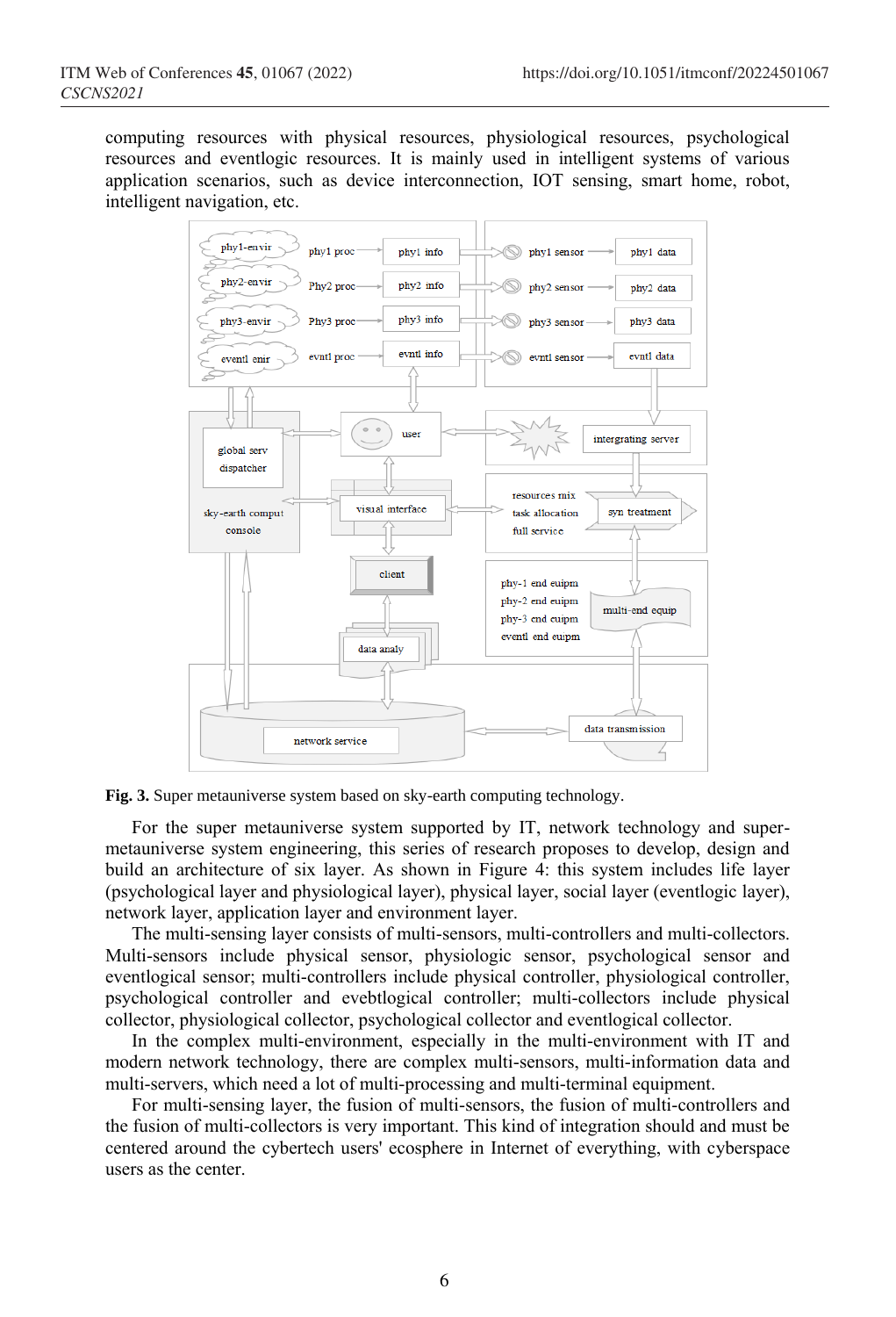

**Fig. 4.** Super metauniverse Systems (SMS) based on sky-earth computing technology.

In such a complex multi-environment, the perception of cybertech users is often a multiperception system including physical perception, psychological perception, physiological perception and eventlogical perception.

For the converged network layer, the data transmission layer is a multiple data transmission system that not only faces the physical world connected with the info-world, but also the physical world, psychological world and eventlogical world connected with info-world. Here, information is multiple information with physical info, physiologic info, psychological info and eventlogic information. Therefore, network service should and must be a high-level intelligent integrated service with the cybertech users as its center, and around the ecosphere of cybertech users in Internet of everything.

For the application control layer, the cognitive layer is a very complex multi-cognitive system. Data analysis is a complex big data analysis for multi-processes including physical process, physiological process, psychological process and eventlogical process. Feedback is the complex feedback process for multi-processes including physical process, physiological process, psychological process and eventlogical process through multi-terminal devices, multi-perception system and multi-transmission system. The process of feedback must involve the integration of physical client, physiologic client, psychological client and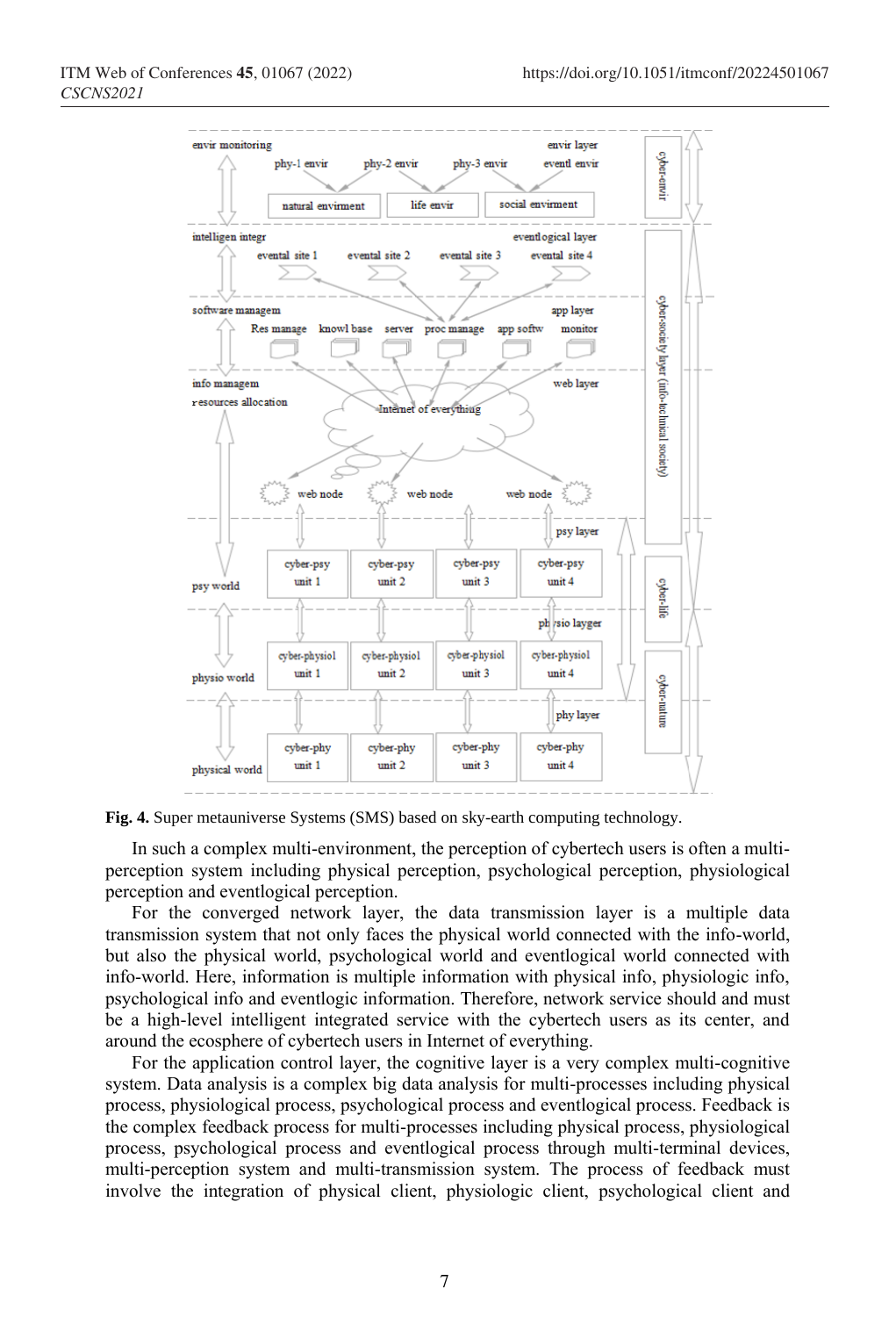eventlogical client. The complex multi-information is fed back to the client through the visual interface.

Therefore, in the multi-environment in which IT and modern network technology are fully involved, the application control for various professional fields should and must be centered on cybertech users, and with the mobile, growth, change and evolution of cybertech users, it will continue to surround the user's ecosystem in Internet of everything, to carry out synergic control among multiple goals, multiple info, multiple perceptions, multiple processes, etc. Through the synergic control of advanced intelligence, the reasonable allocation of tasks and the reasonable combination of resources are realized, and excellent services are provided.

The interface system of sky-earth computing established between the information world and the actual world can be referred to as sky-earth uniconn. Between the actual world and the information world, we should face both offline activities and online activities. Around the demand and supply, set up the dispatching desk and set up the general controller. Through the supply and demand docking system (docking list and docking stack), navigation system and GPS positioning system, using compilation engine (including search engine) and corresponding measurement technology and calculation method, we make the measurement of allocation between virtual and real resources, the measurement of value between virtual and real values, and make trade-off decision between virtual and real benefits.

#### **4 Internet of everything built between two ecospheres**

As shown in Figure 5, the technology involved in big information ecosphere is more complex<sup>[17][18]</sup>. The bottom layer is HDFS, which runs MapReduce/Tez/Spark on it and Hive and Pig on the higher level. Or run Impala, Drill, Presto directly on HDFS, which meets the requirements of medium and low speed data processing. There is a spark architecture that replaces mapreduce here. In addition to new features such as memory cache, the second generation  $Tez^{[18][19]}$ . Pig is a near script way to describe MapReduce, while Hive uses SQL. They translate scripts and SQL languages into MapReduce programs, and give them to the computing engine to calculate. Programmers can get rid of the tedious MapReduce programs and write programs in simpler and more intuitive languages. Hive has gradually grown into a core component of large data warehouses, and even many companies' pipeline job sets are described entirely in SQL. The commonly used means of data acquisition are: SQL/Python, in which SQL is a necessary skill of data analysis, Python is a plus sub-item. There are many data visualization products at home and abroad, such as Echarts/Tableau/ Excel/Python, etc.

Now, in front of mankind, the world is divided into the actual world (including physical-actual world and psychological-actual world) and the information world (including digital information world and analog information world), the ecosphere is divided into the actual ecosphere and the information ecosphere, so that the basic fields of human activities are divided into the natural intelligent system and the artificial intelligent system.

With big data platform (HDFS cluster, MapReduce / Tez / Spark [17]-[20] ), Internet of Things (infor. sensor, Radio Frequency Identification (RFID), global positioning system, infrared sensor, laser scanner, intelligent embedding technology, etc.) and artificial intelligence technology (AlphaZero, GAN, new recursive cortex networks, etc.), it is between practical systems and cognitive systems to form the interaction, synergy and integration, or it is between natural intelligence systems and artificial intelligence systems to form the interaction, synergy and integration, all of which are exactly the basic intelligent integration proposed in this series of papers.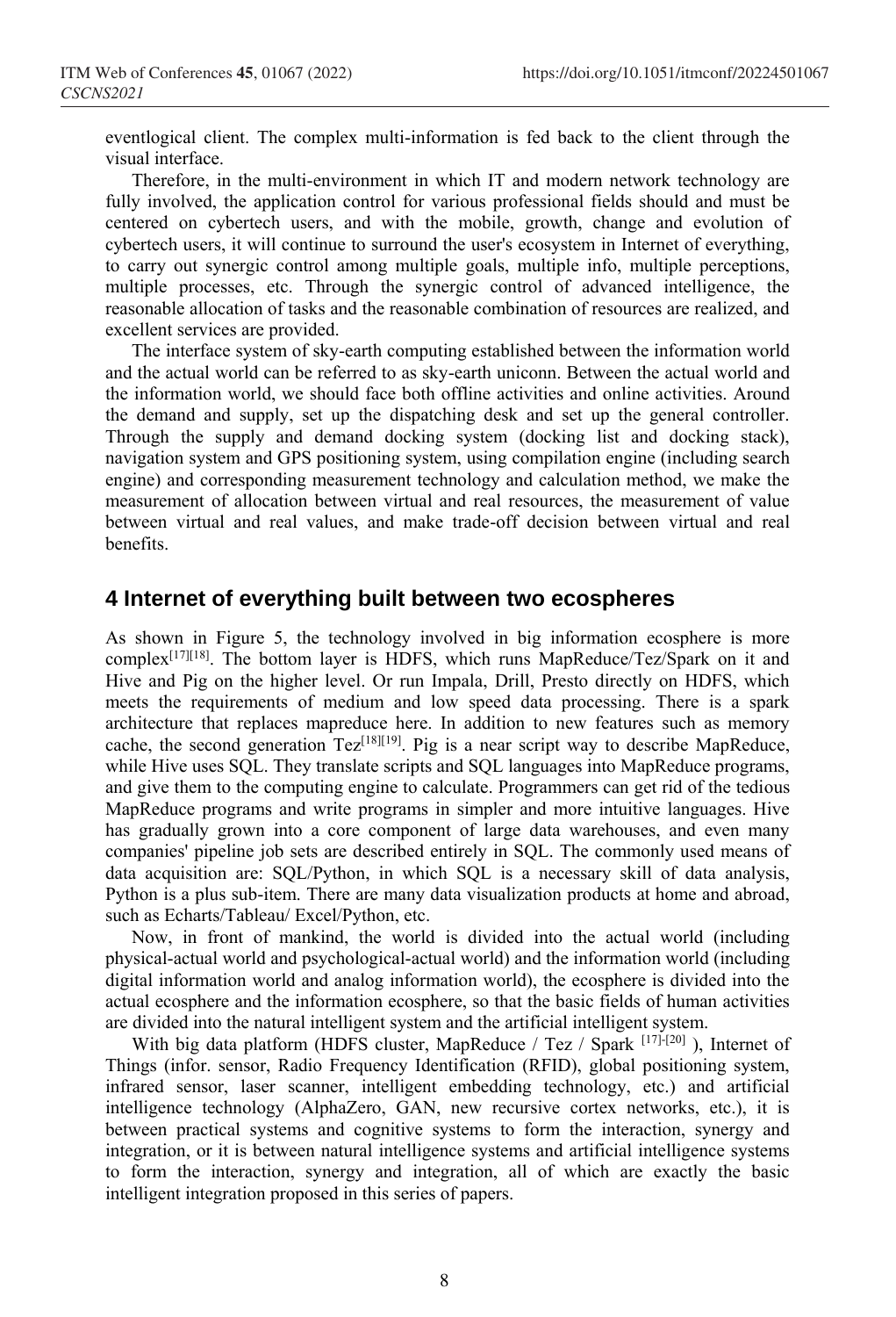

**Fig. 5.** Complex Technological Systems Involved in Big information ecosphere.

As shown in Figure 6, the integration between actual and information ecospheres is achieved through IOT, artificial intelligence technology and big data platform. In other words, the intelligent integration system formed between the actual ecosphere and the information ecosphere, or the intelligent integration system formed between the artificial intelligent computation of the information world and the natural intelligent computation of the actual world, consists of the intelligent integration suject (complex self-organization), the intelligent integration goal and the intelligent integration basis (facilities, reserves, ways), the intelligent integrated assistant system (strategies, technologies, devices, methods, tools, means), the intelligent integration object (practical objects and cognitive objects) and the intelligent integration environment (sum of internal and external factors). Whether in the information ecosphere or in the actual ecosphere, we should consider the horizontal and vertical game correlations on the allocation chain, the efficacy chain and the interest chain (value chain) of complex organizations.

Based on the analysis and design of this series of papers, between the information ecosphere and the actual ecosphere, between the actual physical world (and materialized actual world) and the virtual psychological world (and electronic virtual world), the supermetauniverse system engineering is carried out, and the Sky-Earth computing technology is established, so as to establish the Sky-Earth computing system, and then form the Sky-Earth computing network. This project involves various professional technical foundations, various system technical foundations, various network technology foundations, various professional application technology systems, as well as various comprehensive application technology systems and various environmental application technology systems. Intelligent Integration and its computing are oriented to five kinds of resources of actual ecospheres: energy resources, material resources, information resources, knowledge resources and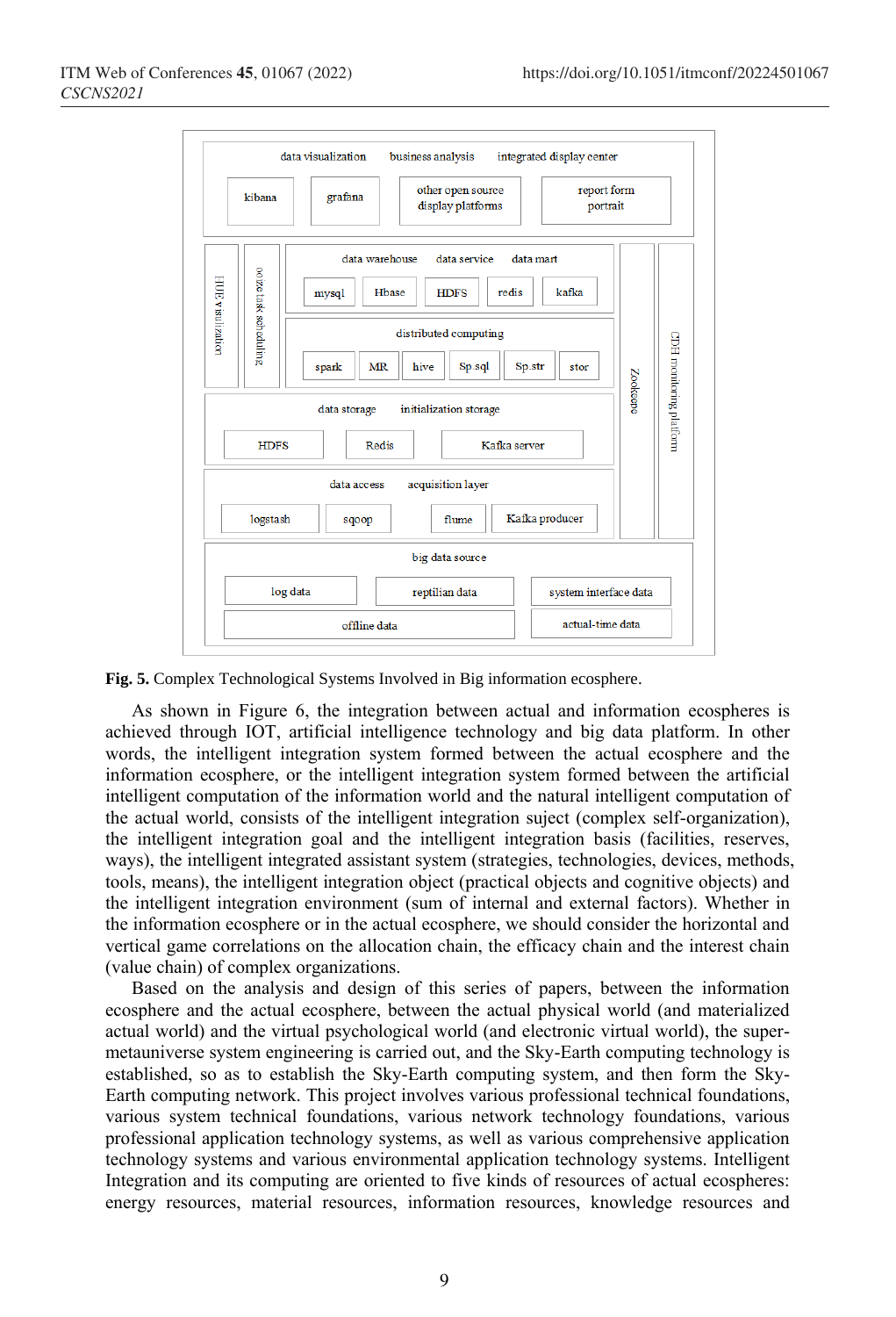mental resources. The intelligent integration of the Internet of everything is the integration of the energy Internet, material Internet, information Internet, knowledge Internet and mental Internet.



**Fig. 6.** Integration between actual and information ecospheres with IOT, Artificial Intelligence Technology and Big Data Platform.

Based on the Internet of ecospheres as the unified Intenet integrating energy Internet, physical Internet, information Internet, knowledge Internet and mental Internet, the world ecosphere system engineering makes full use of the technologies, tools and modes such as 5G mobile Internet, big data, artificial intelligence, IOT, sensors, cloud computing, quantum computer and others, incorporating five kinds of resources (energy resources, material resources, information resources, knowledge resources and spiritual resources) of the ecosphere into a new unified measurement system, and combing various natural intelligent tools (human brain, language, sense organs, light waves, gestures, etc.) with various artificial intelligent tools (computers, notebooks, mobile phones, sensors, etc.) to form an intelligent integration technology (system), so that the unified planning, unified design, unified coordination, unified organization, unified control and unified management in the horizontal and vertical correlations of the allocation chain, the efficacy chain and the interest chain (value chain) are carried on the various resources (including various networks, equipment, storage, technology, application tools, services, etc.) of energy network, physical network, information network, knowledge network and spiritual network in the ecosphere.

An intelligent integration system is a complex self-organizing system that integrates two major fields of human activities, i.e. practical system and cognitive system, and links two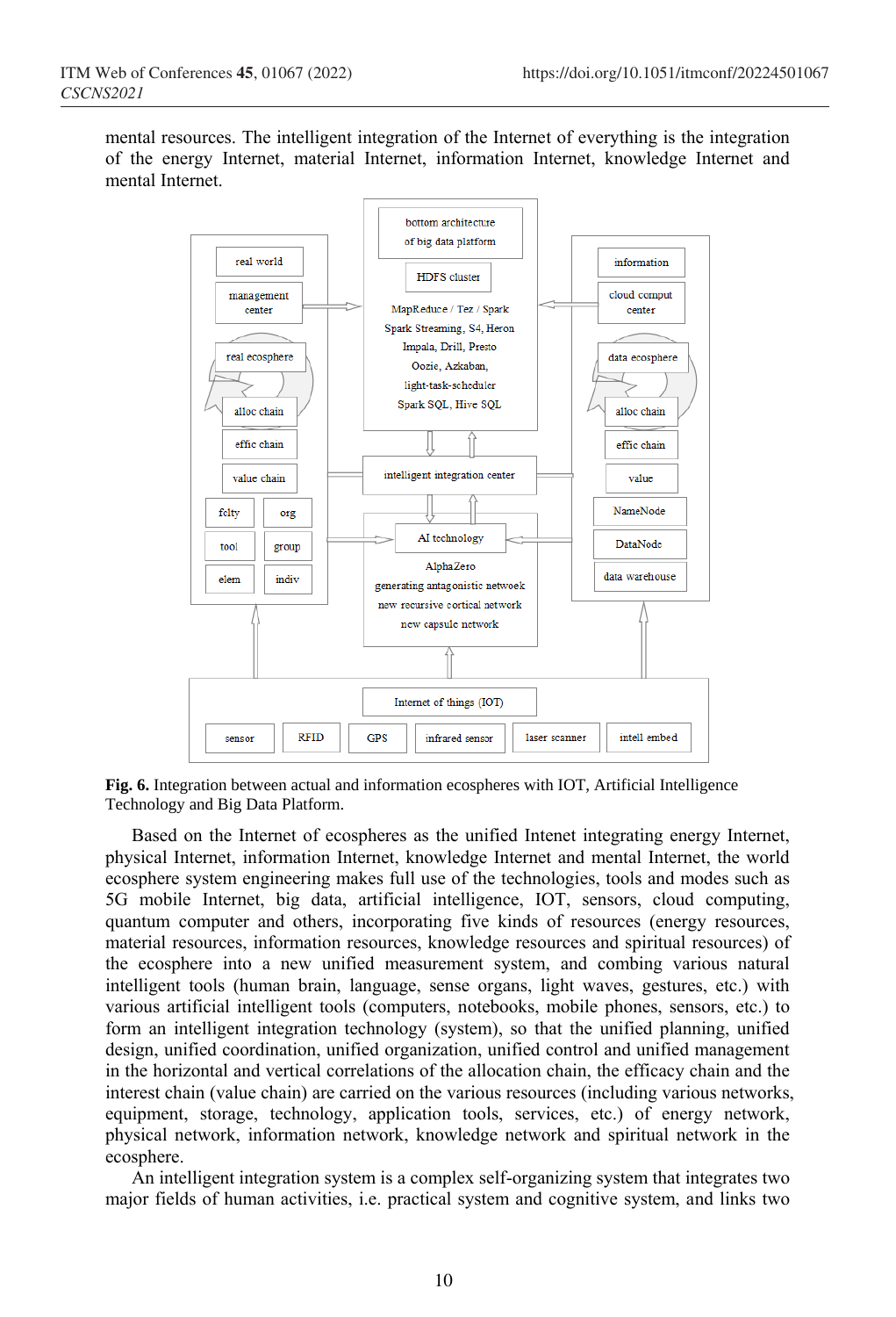major fields of human intelligence, i.e., natural intelligence system and artificial intelligence system.

An intelligent integrated system is composed of intelligent activity subject, activity target, activity basis, assistant system,activity object and activity environment. The intelligent activity subject is an intelligent life system (individual, group and whole) with the ability of self-adaptive, self-learning and self-organizing. The intelligent activity goal is a system with multi-level structure. The intelligent activity base is mainly composed of facilities, resource reserve and ways. The intelligent assistant system is mainly composed of tactics, technology, equipment, methods, tools, means, etc. The intelligent activity object includes practice object and cognitive object, natural intelligence activity object and artificial intelligence activity object. The intelligent activity environment is the sum of internal and external factors.

Based on big data, IOT, cloud computing, composite-world computing and intelligent integration technology, etc., the intelligent integrated system engineering is a kind of new system engineering with various intelligent lives at all levels as its center for all levels of various intelligent lives' s practice system and cognitive system (from that of intelligent life individual, that of intelligent life group, to that of intelligent life cluster, that of intelligent life alliance), natural intelligence system and artificial intelligence system (from that of intelligent life individual, that of intelligent life group, to that of intelligent life cluster, that of intelligent life alliance).

I would like to express my sincere gratitude to the domestic and foreign researchers, my colleagues and relatives. Without their enlightening instruction, impressive kindness and help, I could not have completed my work.

### **References**

- 1. Algaze, Guillermo, The Uruk World System: The Dynamics of Expansion of Early Mesopotamian Civilization , Second Edition, 2004; Wilkinson, David, The Power Configuration Sequence of the Central World System, 1500–700 BCE, 2001
- 2. Crawford, Sue E. S, Elinor Ostrom, 1995. A Grammar of Institutions, American Political Science Review, Vol.89 (3): 582-600.
- 3. Edward R. Deway, Og Mandino, Cycles: the mysterious forces that trigger events, 1973
- 4. Jensen, Derrick, Endgame: The Problem of Civilisation, Vol 1, Vol 2, Seven Stories Press, 2006
- 5. Turchin, P., et al., eds.. History & Mathematics: Historical Dynamics and Development of Complex Societies. Moscow: KomKniga. 2007
- 6. Harry F. Dahms The Matrix Trilogy as Critical Theory of Alienation: Communicating a Message of Radical Transformation. Transdisciplinary Journal of Emergence. 3 (1) 2005: 108-24.
- 7. Lee, Jay; Bagheri, Behrad; Kao, Hung-An (2014). Recent Advances and Trends of Cyber-Physical Systems and Big Data Analytics in Industrial Informatics. IEEE Int. Conference on Industrial Informatics (INDIN) 2014.
- 8. Dedić, N.; Stanier, C. (2017). Towards Differentiating Business Intelligence, Big Data, Data Analytics and Knowledge Discovery. 285. Berlin; Heidelberg: Springer International Publishing.